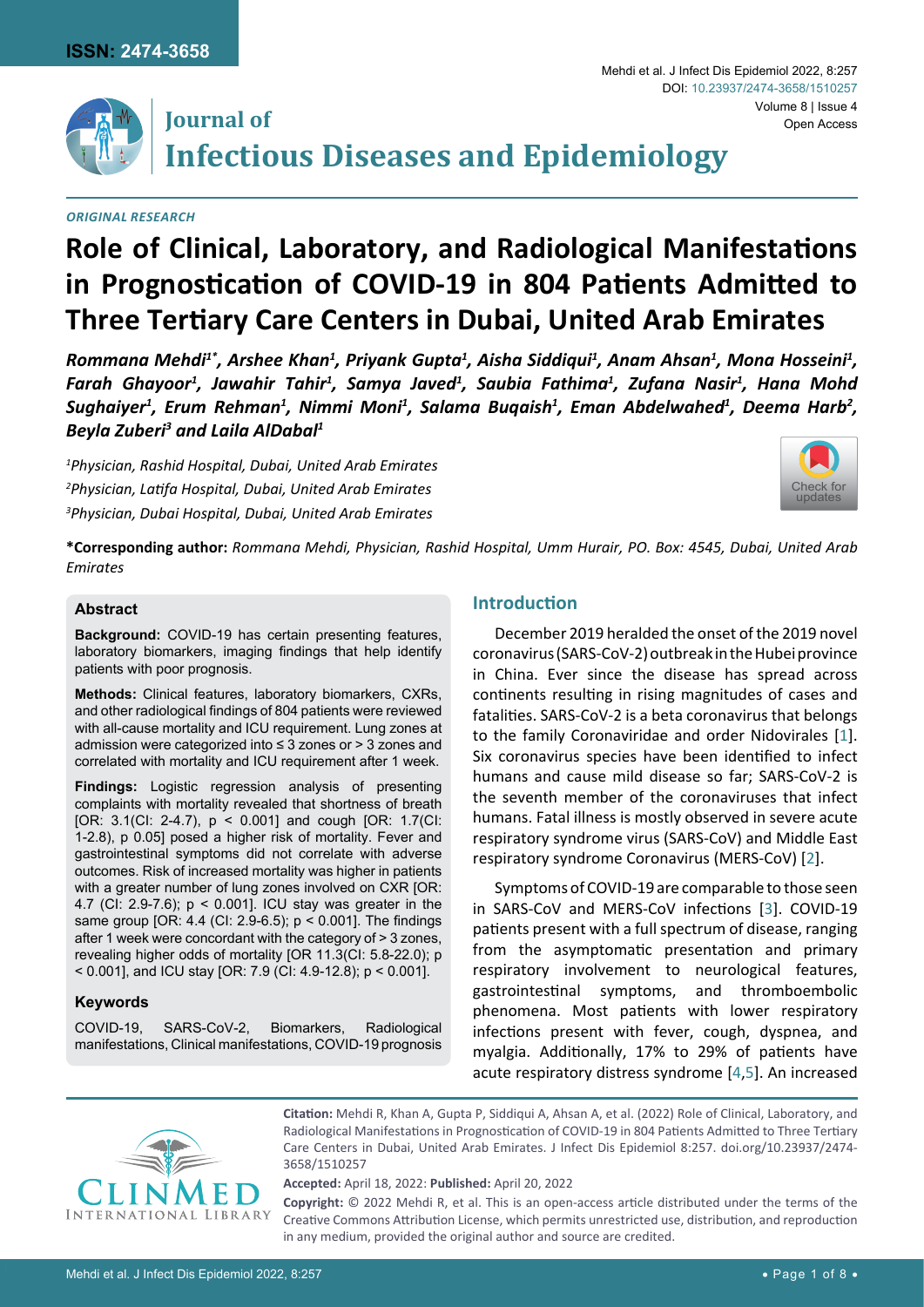risk of severe COVID-19 has been reported in patients with medical comorbidities, such as diabetes mellitus, hypertension, and cardiovascular disease [[6](#page-6-6),[7](#page-6-7)]. The predominant CT findings of COVID-19 infection are bilateral, peripheral, and basal predominant groundglass opacity, consolidation, or both [\[8](#page-6-8),[9](#page-6-9)]. The most common chest X-ray findings that are seen are airspace opacities, which may be consolidations or, less frequently, ground-glass opacities [[10](#page-6-10)].

COVID-19 may also predispose to both venous and arterial thromboembolic disease due to excessive inflammation, hypoxia, immobilization, and disseminated intravascular coagulation (DIC) [[11](#page-6-11)[-14](#page-6-12)]. This multicentric retrospective study aimed to evaluate and summarize the clinical, laboratory, and radiological features in patients admitted to three tertiary care hospitals in Dubai, United Arab Emirates (U.A.E.); and to assess the correlation of these clinical, laboratory, and radiological features with the outcome, measured by all-cause mortality and requirement of ICU stay.

## **Methods**

The study was approved by the Research and Ethical Approval Committee with reference number DOH/CVDC/2020/2313. A multi-center retrospective descriptive study was performed on patients admitted to three tertiary care centers, namely Rashid Hospital, Dubai Hospital, and Latifa Hospital.

#### **Study population**

Medical records of 1709 patients with RT-PCRconfirmed COVID-19, who were admitted to these hospitals during the period 01/06/2020 to 31/11/2020, were retrospectively reviewed [\(Figure 1](#page-1-0)). All patients of the age group 18-80 years admitted in this period were COVID-19 positive based on real-time RT-PCR tests.

Those who had laboratory investigations (Complete Blood Count, C-Reactive Protein, Ferritin, LDH, and Dimer) on admission and repeated values after 7 days; radiological imaging with Chest X-Ray (CXR) on admission and results repeated after 7 days were included in the study. The patients who were < 18 or > 80 years of age, with a negative COVID-19 PCR report, no admission or follow-up labs or chest X-ray after a week, and in acute heart failure, with active pulmonary tuberculosis, acute exacerbation of chronic obstructive pulmonary disease, acute asthma exacerbation, and other pre-existing lung conditions, which could obscure the progression of COVID-19 were excluded from the study.

In addition to patient demographic characteristics and comorbidities, data regarding clinical features were retrieved from the electronic medical records. Laboratory workup including ferritin, lactate dehydrogenase (LDH), dimer, C-Reactive Protein (CRP), lymphocytes, and neutrophil counts at admission and after one-week post-admission was recorded. Clinical severity was defined using the WHO clinical progression scale [[15](#page-6-5)].

Results of brain imaging, chest imaging (X-ray and CT), abdominal and large vessel imaging, that had been performed for these patients were collected. Imaging data were confirmed by the two radiologists to reduce the chances of error.

We categorized the findings into 4 specifications in the following manner:

- **•** Normal
- **•** Non-specific findings including patchy atelectasis, bronchial wall thickening, pleural effusions
- **•** Unilateral findings including consolidations/

<span id="page-1-0"></span>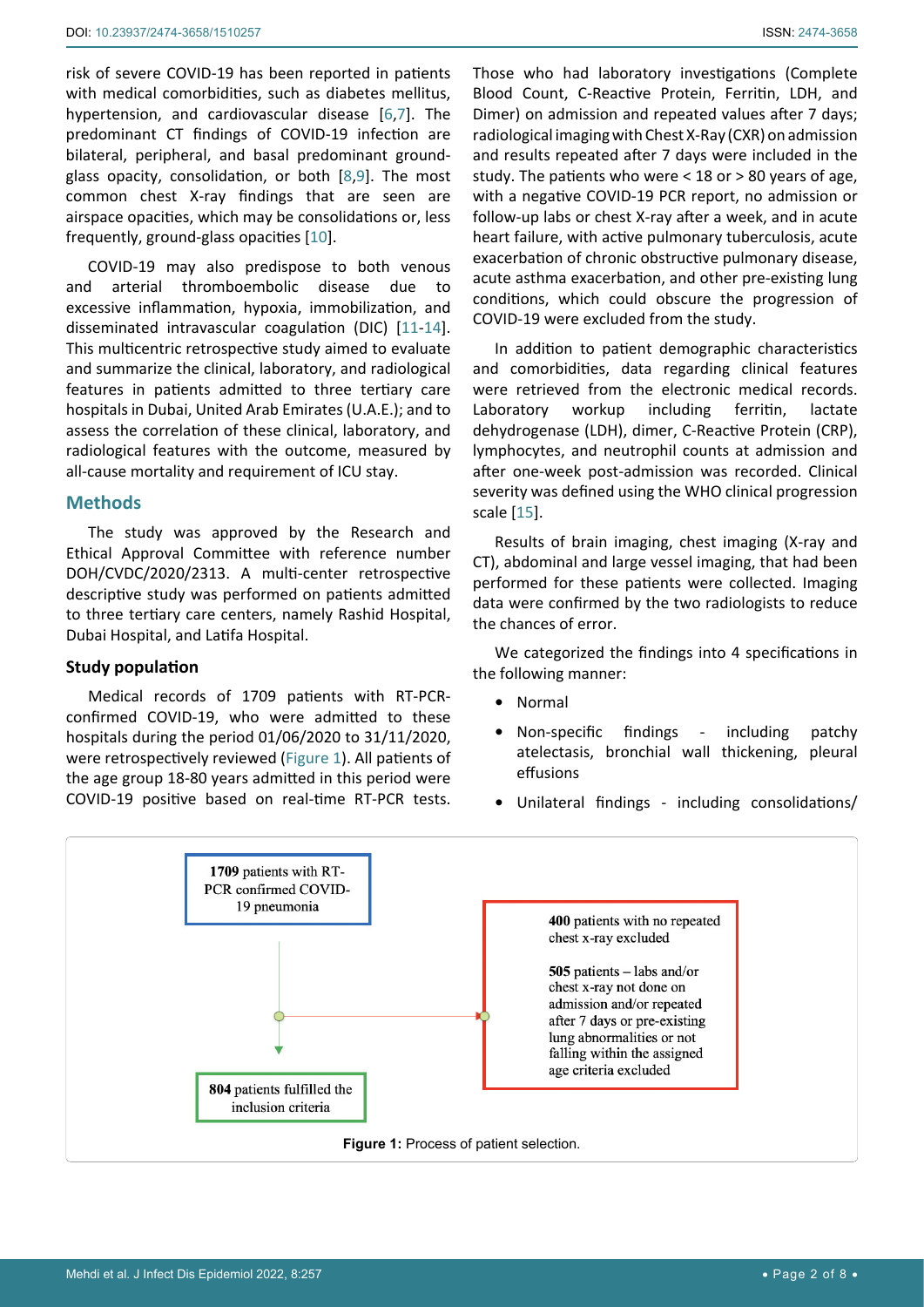<span id="page-2-1"></span>

**Figure 2:** Demonstration of Brixia scoring system - image has been taken from Polish Journal of Radiology.

ground-glass opacities

- **•** Multilobe or diffuse consolidation
- **•** Ground glass or bilateral infiltrates

The extent of the pulmonary abnormalities was monitored through a conventional semi-quantitative scoring system [[16\]](#page-6-13). The assessment for radiological severity was conducted using the Brixia score, which divided the lung into 3 zones, as illustrated in [Figure 2](#page-2-1). A total score was calculated at admission and after a week of hospital stay to determine an improvement, disease worsening, or no change.

CT chest findings were studied for the following:

- **•** Ground glass opacities
- **•** Consolidation
- **•** Ground glass opacities + consolidation
- **•** Interlobular septal thickening
- **•** Reticular pattern
- **•** Crazy paving
- **•** Air bronchogram
- **•** Bronchial wall thickening
- **•** Bronchiectasis
- **•** Pleural thickening
- **•** Pleural effusion
- **•** Subpleural line
- **•** Nodule
- **•** Reversed halo sign
- **•** Lymphadenopathy and pericardial effusion [\[17](#page-6-14)]

Large vessel imaging was studied for any thrombus presence; findings of clot verse no clots.

<span id="page-2-0"></span>**Table 1:** General characteristics of the study population.

|                                       | <b>Values</b>     |  |
|---------------------------------------|-------------------|--|
| Age (years)                           | $45.5 \pm 11.6$   |  |
| Male $(\%)$                           | 737 (91.7)        |  |
| <b>Medical History</b>                |                   |  |
| Diabetes                              | 261 (32.5)        |  |
| Hypertension                          | 183 (22.8)        |  |
| <b>Presentation</b>                   |                   |  |
| Fever                                 | 691 (85.9)        |  |
| Cough                                 | 586 (72.9)        |  |
| Shortness of breath                   | 323 (40.2)        |  |
| Gastrointestinal symptoms             | 121 (15)          |  |
| Asymptomatic                          | 26 (3.2)          |  |
| <b>Laboratory investigations</b>      |                   |  |
| C reactive protein                    | 64.8 (19.1-128.8) |  |
| Neutrophils                           | $5.8(3.9-9.9)$    |  |
| Lymphocytes                           | $1.1(0.8-1.5)$    |  |
| Ferritin                              | 773 (366-1361)    |  |
| LDH                                   | 312.5 (234-438)   |  |
| D dimer                               | $0.8(0.5-1.5)$    |  |
| <b>Radiological investigations</b>    |                   |  |
| Chest X ray on admission              |                   |  |
| Normal                                | 117 (14.6)        |  |
| Nonspecific findings                  | 13(1.6)           |  |
| Unilateral findings                   | 34(4.2)           |  |
| Multilobe or diffuse consolidation    | 186 (23.1)        |  |
| Ground glass or bilateral infiltrates | 454 (56.5)        |  |
| Lung zones                            | 3 zones (2-4)     |  |
| WHO score on admission                | $4(4-5)$          |  |
| ICU stay required                     | 149 (18.5)        |  |
| Deceased                              | 105 (13.1)        |  |

N is the number of patients; percentages are expressed in parenthesis; mean expressed with standard deviation and median expressed with Q1-Q3.

## **Statistical analysis**

Continuous variables were presented as mean ± SD or median (Q1, Q3) as appropriate, and categorical data was organized into frequency and percentages. Logistic regression analysis was performed to assess the presence of symptoms and chest X-ray findings with mortality and ICU stay. Mann-Whitney test is performed to study prognostic markers with mortality. A P-value less than 0.05 indicate statistical significance. Data entry and statistical analysis were done using SPSS v20.0 (IBM Corp, Armonk, NY, US).

#### **Results**

804 patients were admitted to multiple centers of Dubai Health Authority with confirmed COVID-19 positive. [Table 1](#page-2-0) shows the general characteristics of the study population. The mean age of the total population is  $45.4 \pm 11.6$  years and the male population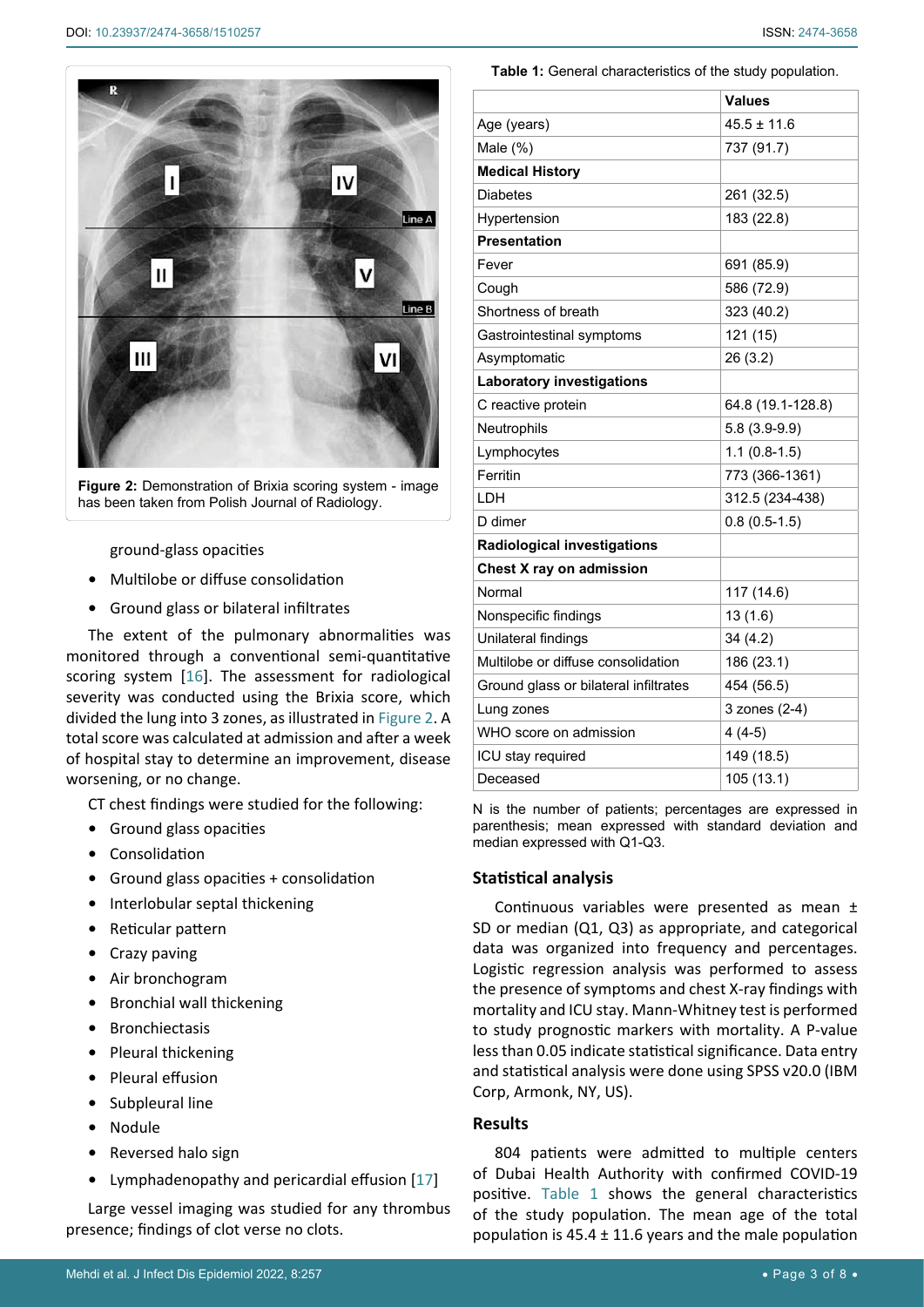|                           | <b>Alive</b>      | <b>Deceased</b>  | p-value |
|---------------------------|-------------------|------------------|---------|
| LDH (U/L)                 | 295 (224-411)     | 442 (345-610)    | < 0.001 |
| Ferritin (ug/L)           | 720 (324-1261)    | 1216 (703-1780)  | < 0.001 |
| D dimer (ug/L)            | $0.69(0.45-1.34)$ | $1.46(0.7-3.9)$  | < 0.001 |
| Neutrophils $(109/L)$     | $5.7(3.9-9.6)$    | 7.4 (4.6-10.5)   | < 0.001 |
| Lymphocyte $(109/L)$      | $1.2(0.8-1.6)$    | $0.9(0.7-1.3)$   | < 0.001 |
| C Reactive Protein (mg/L) | 57(16.2-117.5)    | 118 (62.4-225.5) | < 0.001 |

<span id="page-3-2"></span>**Table 2:** Prognostic markers on admission concerning mortality.

<span id="page-3-0"></span>

|                           | <b>Odds Ratio</b> | CI            | p-value |
|---------------------------|-------------------|---------------|---------|
| Shortness of breath       | 3.1               | $2 - 4.7$     | < 0.001 |
| Fever                     | 1.5               | $0.8 - 2.9$   | 0.26    |
| Cough                     | 1.7               | $1 - 2.8$     | 0.05    |
| Gastrointestinal symptoms | 0.8               | $0.4 - 1.4$   | 0.41    |
| Diabetes mellitus type 2  | 1.92              | 1.27-2.91     | 0.002   |
| Hypertension              | 1.59              | $1.01 - 2.50$ | 0.045   |

of 737 (91.7%). Assessing for comorbidities, 22.8% (183/804) of the population have hypertension and 32.5% (261/804) have diabetes. There was 11.7% of the population were found to have other comorbidities that included ischemic heart disease (20.2%), dyslipidemia (26.6%), hypothyroidism (9.6%), and the rest had bipolar disorder, depression, peptic ulcer disease, bronchial asthma, and Chronic Obstructive Pulmonary Disease (COPD). The most common symptom was fever (85.9%) followed by cough (72.9%) and shortness of breath (40.2%). Gastrointestinal symptoms were less commonly found in 15% and 3.2% of the patients were asymptomatic. Prognostic markers on admission revealed LDH 312.5 (234-438), ferritin 773 (366-1361), and dimer 0.8 (0.5-1.5) ([Table 2](#page-3-2)).

Chest X-ray on admission most revealed ground-glass opacities/bilateral infiltrates observed in 454 (56.5%) of the cases. The next common finding was multilobe/ diffuse consolidation observed in 186 (23.1%). Normal chest X-rays were observed in 117 (14.6%) of the cases. An improvement in repeat chest x-rays was noted in 358 (44.5%) of the cases, while 297 (36.9%) showed worsening conditions.

A high-resolution CT chest was performed only in 27 patients with ground-glass opacities identified as the most common finding. Brain imaging (CT scan or MRI) was performed in 46 cases, among which 13 cases had findings of infarction and 10 cases had evidence of hemorrhage.

A total of 11 patients in the study had positive largevessel imaging for deep vein thrombosis, pulmonary embolism, myocardial infarction, and carotid thrombosis.

Using logistic regression, presenting complaints were

<span id="page-3-1"></span>**Table 4:** Relationship of mortality and ICU admission to lung zone involvement on CXR.

| <b>Mortality</b> |            |              |         |  |
|------------------|------------|--------------|---------|--|
|                  | Odds ratio | СI           | p-value |  |
| On admission     | 4.7        | $2.9 - 7.6$  | < 0.001 |  |
| After 1 week     | 11.3       | $5.8 - 22.0$ | < 0.001 |  |
| <b>ICU stav</b>  |            |              |         |  |
|                  | Odds ratio | СI           | p-value |  |
| On admission     | 4.4        | $2.9 - 6.5$  | < 0.001 |  |
| After 1 week     | 7.9        | 4.9-12.8     | < 0.001 |  |

studied with mortality and we noted that presence of shortness of breath [OR: 3.1(CI 2-4.7);  $p < 0.001$ ] and cough [OR: 1.7(CI: 1-2.8), p 0.05] posed a higher risk of mortality ([Table 3](#page-3-0)).

Number of lung zones involved on chest X-ray on admission were categorized into ≤ 3 lung zones or > 3 lung zones; these were studied with mortality and requirement of ICU stay after 1 week. We noted that the risk of mortality was higher in those patients with a higher number of lung zones involved on X-ray chest [OR: 4.7 (CI: 2.9-7.6); p < 0.001]. ICU stay was also noted to be higher in the same group [OR: 4.4 (2.9-6.5);  $p <$ 0.001]. The findings after 1 week were concordant with a category of > 3 lung zones revealing higher odds of mortality [OR 11.3 (5.8-22.0);  $p < 0.001$ ] and ICU stay [OR: 7.9(4·9-12.8); p < 0.001] [\(Table 4](#page-3-1)).

## **Discussion**

The SARS-CoV-2 outbreak, which occurred at the end of 2019, has claimed more than 5 million lives across the world and still counting, as per the WHO COVID-19 dashboard data.

Almost 2 years later, as clinical knowledge of this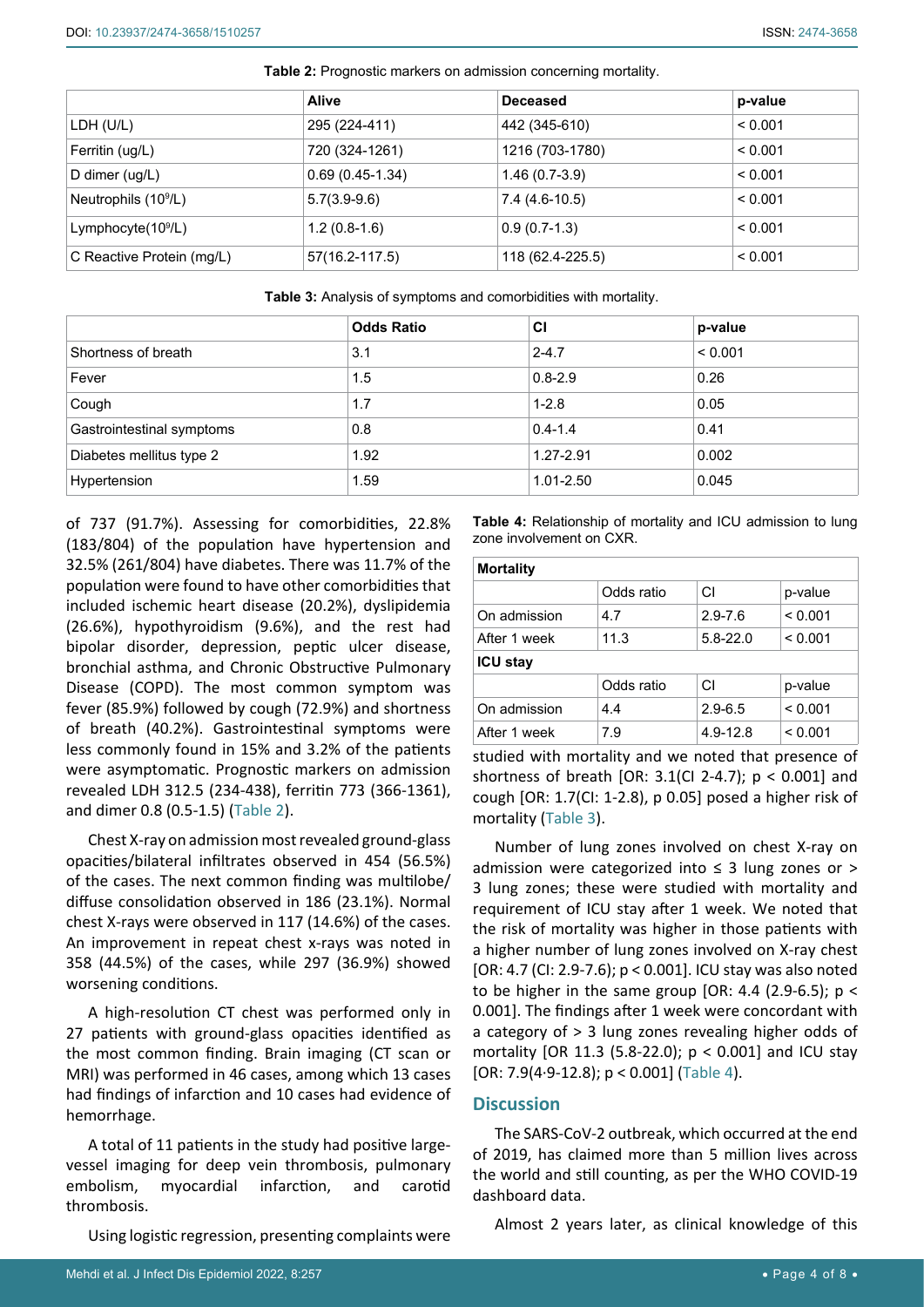disease accrues, outcomes can improve. This can be achieved by identifying certain imaging, lab findings, and elevations of biomarkers, which are known to correlate with disease severity; thereby leading to the early institution of advanced therapies like tocilizumab, IVIG, and other monoclonal antibodies, resulting in better resolution of the disease in many cases.

This is one of the large retrospective descriptive studies of the region, to our knowledge, which comprehensively summarizes clinical characteristics, prognostic markers, radiological findings, and outcomes of consecutive COVID-19 cases. Male patients formed a great majority of 91.7% in our study. There was no correlation between gender and mortality in contrast to the study by Hannah and colleagues, where male subjects were found to have a higher rate of ICU admission and death [\[18](#page-6-16)]. Diabetes mellitus type 2 was the most common chronic disease in our study population seen in 32.5% of cases, followed by hypertension in 22.8% of cases. One of the risk factors, hypertension might worsen the COVID-19 outcomes; however, some data suggest that patients admitted to intensive care with COVID-19 have high blood pressure compared to those who do not have COVID-19 [\[5](#page-6-4),[19\]](#page-6-17). In contrast, another study by Sheppard and colleagues found an inverse relationship between recent blood pressure control and COVID-19 related death [[20\]](#page-6-18).

Diabetes was not a prevalent comorbidity, according to a study by Guo and colleagues [\[21](#page-6-19)], in the total population (7.4%), but it was significantly more prevalent in the patients who experienced primary complex endpoints (intensive care admission, mechanical ventilation, and death) than in patients who do not have these complications (26.9% vs. 6.1%). In a meta-analysis, among 1558 COVID-19 patients, patients were found to have diabetes, hypertension, and chronic obstructive pulmonary disease in positive correlation with exacerbation and admission to intensive care units [[22](#page-6-20)]. Another study from Brazil [\[23](#page-6-21)] found a positive association of diabetes mellitus type 2 and hypertension with mortality, resembling our study.

Amongst the various implicated pathophysiological mechanisms that reveal a connotation between diabetes and COVID-19 severity, deficiencies in the innate immune system due to chronic hyperglycemia, pro-inflammatory responses as a result of inappropriate and exaggerated cytokine response, and underlying pro-thrombotic states have been found to contribute towards its development [[24](#page-6-22)].

The mechanism of angiotensin-converting enzyme 2 (ACE2) receptors in hypertension-associated COVID-19 severity has been implicated through the high affinity of these receptors to the SARS-COV-2 virus. This facilitates the viral binding to the targeted epithelial cells of the lung, heart, and other organs [[25](#page-6-23)].

The presence of cough and shortness of breath correlated with adverse outcomes compared with patients who did not have these clinical symptoms. This is further supported by a study performed in Jakarta [\[26](#page-6-15)] where, in a comparison between discharged and deceased patients, the latter were more likely to have cough, fever, malaise, shortness of breath, headache, nausea/vomiting, chills, diarrhea, abdominal pain as the presenting symptoms. However, in our study patients with GI symptoms and others (including malaise, headache, dizziness) did not correlate with mortality.

Lung zones' involvement had a direct correlation with mortality; this was further supported by a study performed by Anas and colleagues [\[27](#page-7-0)], where they concluded that the involvement of 4 or more lung zones had a greater degree of clinical deterioration within a given median interval time of 2 days. Another study published in the European Journal of Radiology [\[28](#page-7-1)], which consisted of chest X-ray image analysis of 953 patients, established that the highest value reached by the score was significantly showed higher in deceased patients as compared to discharged ones.

Among the chest X-rays analyzed on admission, unilateral/bilateral infiltrates was seen in 56.7% of the cases and was the most common finding; this was similar to a quantitative meta-analysis covering 2847 patients in China and Australia, and to a multi-centered descriptive analysis of 39 case reports summarising 127 patients, which found changes in bilateral chest radiographs (72.9%, 95% confidence interval 58.6 to 87.1) and ground-glass opacity in 68.5% of cases (95% CI 51.8 to 85.2) due to COVID-19 pneumonia [\[29](#page-7-2)].

Three studies found the lymphocyte count, neutrophil count, and CRP were associated with the severity of COVID-19, similar to our study, except the neutrophil counts, which did not correlate with adverse outcomes [[30](#page-7-3)[-32](#page-7-4)]. Another study concluded that LDH could be identified as a significant predictive factor for early recognition of lung injury and severe COVID-19 cases, but the study was limited due to the low population [\[33](#page-7-5)]. However, our study of 804 patients identified non-correlation between elevated LDH levels at admission and fatal outcomes.

There were 12.7% patients which were reported deceased in our study, due to various causes, such as acute respiratory distress syndrome, acute respiratory failure, acute kidney injury, septic shock, hospitalacquired infections, and multi-organ dysfunction. This was much higher than the death rate of 4.3% seen in a systematic review and meta-analysis of observational studies [[34\]](#page-7-6). The higher number of deaths found in our study could probably be because our sample size was much smaller than them, and we had only moderate and severe cases admitted at our facility, with mild cases sent to other isolation centers dedicated to the care for stable COVID-19 patients.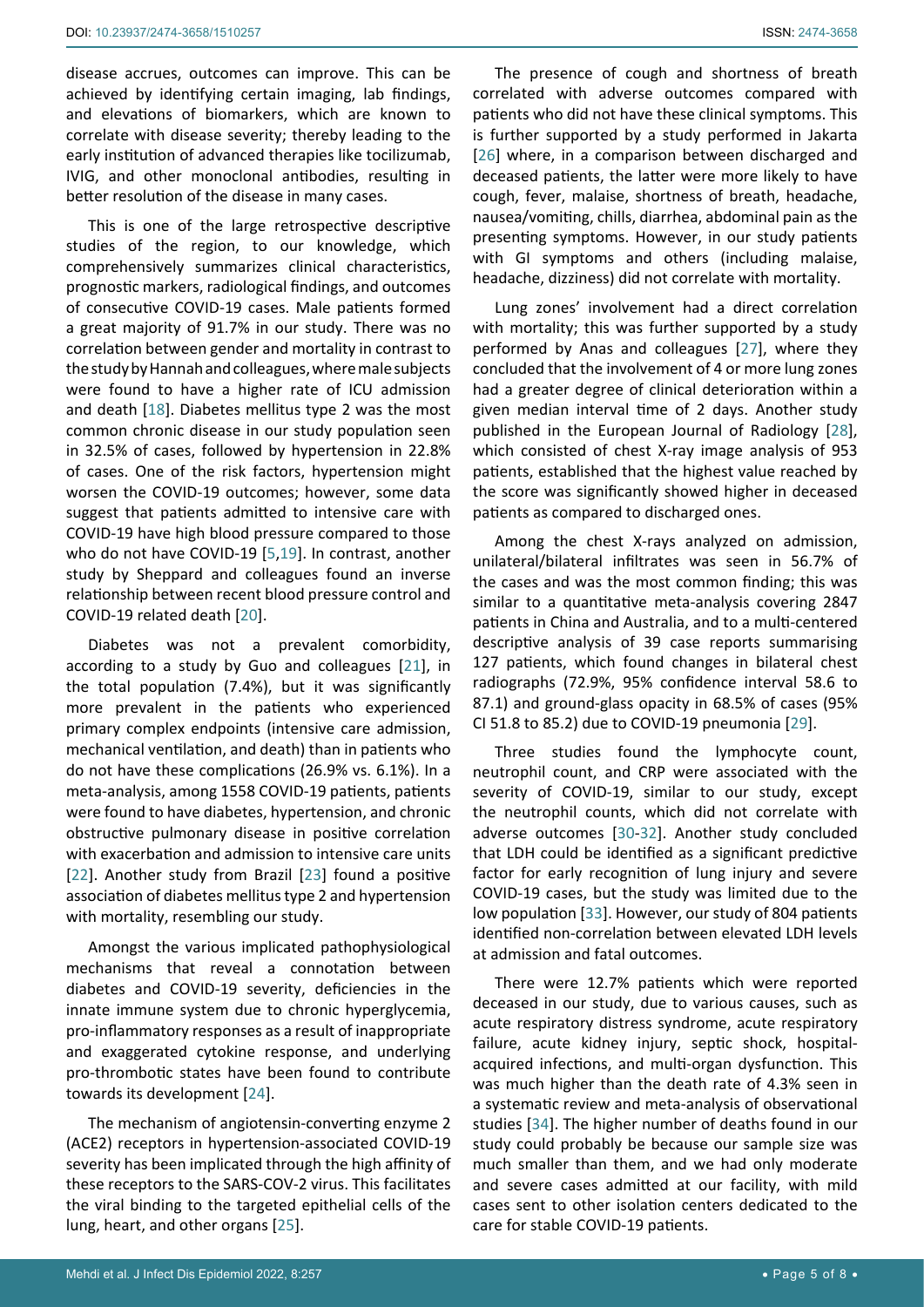A high-resolution CT chest of 27 patients was performed; ground-glass opacities were the most common finding which, consistent with the results of a meta-analysis, correlated with poor outcomes [\[35](#page-7-9)]. Considering the availability and reliability of the PCR test for COVID-19 diagnosis, CT was not employed as the diagnostic modality of choice for the initial COVID-19 assessment due to limited availability, risk of disease spread, and arduous time-consuming decontamination measures in presence of lack of substantial evidence or guidelines. CT was used to investigate in cases of rapid deterioration, or when another co-existing or alternative diagnostic possibility was suspected.

There were 46 patients with COVID-19 who underwent brain imaging due to their symptomatology, out of which 28.2% showed an ischemic stroke. There are several mechanisms for ischemic stroke in the setting of COVID-19 infection that have been proposed, including the relationship of severe COVID-19 disease occurring more frequently in older patients who are more likely to have multiple comorbidities increasing their risk of stroke [\[36](#page-7-10)]. The key proposed mechanisms include cytokine storm and activation of the innate immune system, embolic events propagated by pre-existing or new-onset arrhythmias, hypoxia-induced ischemia secondary to severe pulmonary disease, thrombotic microangiopathy, endotheliopathy, and multifactorial activation of coagulation [[37](#page-7-11)]. A recent review by Khan and colleagues found an unswerving increase in D-dimer levels in patients with severe compared with a non-severe COVID-19 disease, which was alike our report [[38](#page-7-12)].

Furthermore, 21.7% of the patients who underwent brain imaging were found to have intracranial hemorrhage. Case reports on hemorrhagic stroke associated with COVID-19 in Mexico General Hospital illustrated radiological findings, laboratory tests, and prognostic characteristics of four patients, with stroke. The common symptoms in those patients were predominant cerebellar hemorrhage and acute respiratory distress. A significant increase in cardiac enzymes and brain hemorrhage were seen because of the viral neurotropism. This, accompanied by its entry through various routes to cross the blood-brain barrier, including nasal mucosae, transport through olfactory nerve, or via hematogenous route, directly infecting endothelial cells of the blood-brain barrier of the central nervous system (CNS) is among the many mechanisms by which COVID-19 is known to cause intracranial hemorrhage [[39](#page-7-13)].

A study performed by Corrina and colleagues evaluated the incidence of ICH in Acute Respiratory Distress Syndrome (ARDS) patients, in both COVID-19 and non-COVID-19 subgroups and found no significant difference in its incidence, indicating that COVID-19 may not a directly involved in causing ICH, and the

mechanisms are related to etiology of ARDS [\[40](#page-7-7)]. Another meta-analysis found a low incidence of ICH in patients with COVID-19 (0.38%), but the high mortality rate (54%) indicates ICH to be among the most severe neurological complications of COVID-19 known to occur in the setting of critically severe COVID-19 [\[41](#page-7-8)].

## **Conclusion**

Based on our study, we can conclude that deceased COVID-19 patients had a significantly higher LDH, ferritin, dimer, neutropenia, and lymphocytosis. The odds of requiring ICU care and all-cause mortality were considerably greater in patients with bilateral pneumonia. The most common symptom that was associated with mortality was shortness of breath. These findings confirm the risk of mortality associated with bilateral pneumonia and confirm the relationship of high prognostic markers with mortality.

Chest X-ray study can be employed as a useful tool for initial assessment, follow-up, and prognostication of severity, and for assessment of deterioration in patients withCOVID-19 in resource-limited settings.

## **Limitations of the Study**

There are some limitations of this study. Firstly, the follow-up chest X-rays were not repeated at an exact set point in time and were rather done as per the clinical status of the patient, mostly upon clinically deterioration. Similarly, the repeat of lab biomarkers was also not done with the same frequency and used depending on the clinical status of the patient. We had very few chest CTs, and other radiological imaging done; these were performed only when clinically required, so a more accurate correlation with mortality could not be established. Finally, the study does not correlate the comorbidities, apart from diabetes and hypertension, with mortality, and does not account for the fact that worsening of the pre-existing comorbid conditions might contribute to a more significant change in the patients' clinical and pathological reports in COVID-19 prognosis.

#### **Interpretation**

Higher lung zone numbers on CXR, presence of shortness of breath, and cough predicted an increased risk of mortality. Incidence of fever or gastrointestinal symptoms does not show any association but needs further research.

## **Declaration of Competing Interest**

This research did not receive any specific grant from funding agencies in public, commercial, or not-for-profit sectors.

The authors declare no conflict of interest in the research and authorship.

#### **Author Contributions**

Rommana Mehdi - conceptualization, methodology,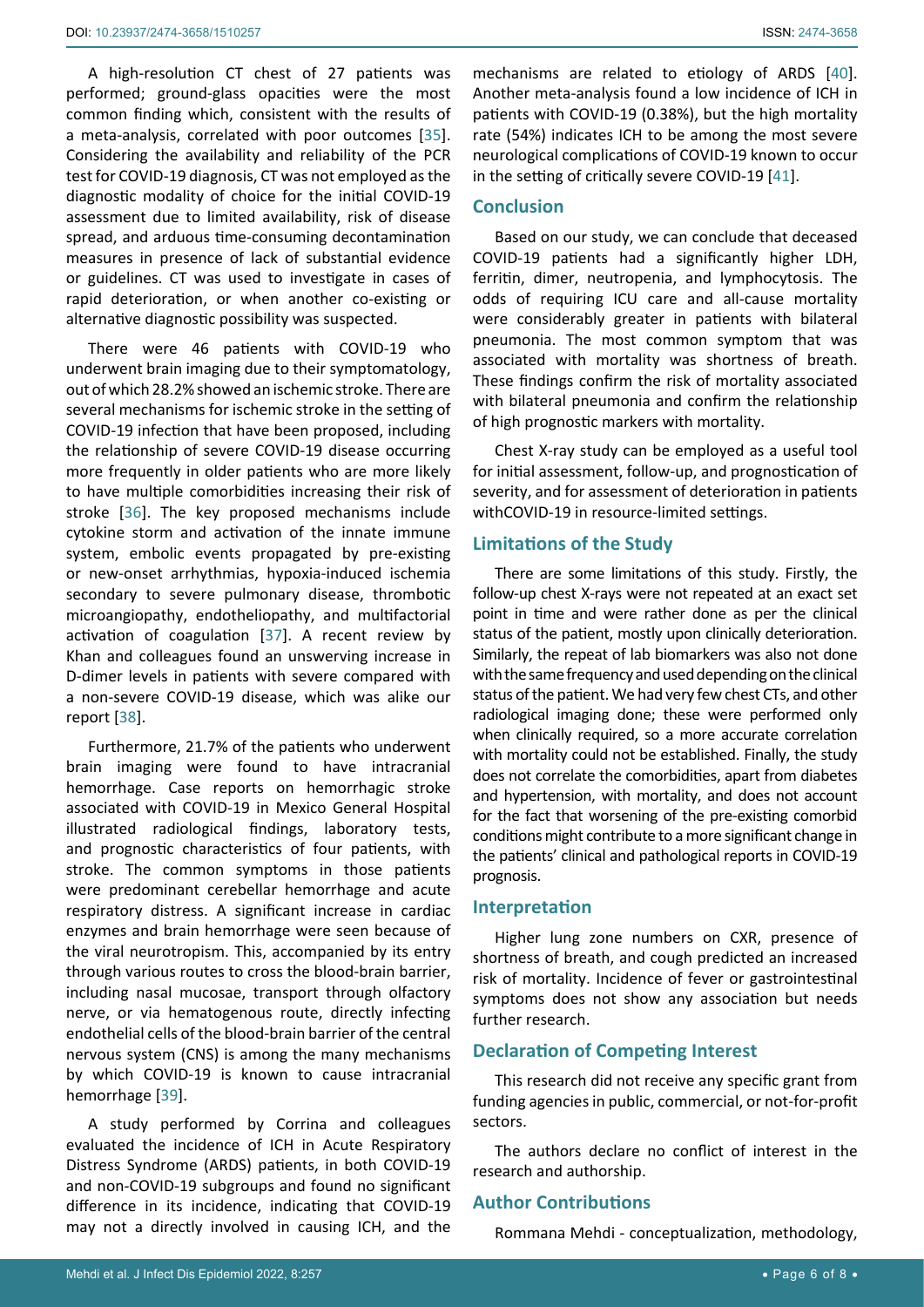project administration, investigation, writing - original draft, writing - reviewing and editing; Arshee Khan - Clinical data collection, Data analysis, Software supervision, writing - original draft; Priyank Gupta - Data analysis, report writing - original draft; Aisha Siddiqui, Anam Ahsan - Clinical data collection, report writing - original draft; Mona Hosseini, Farah Ghayoor, Jawahir Tahir, Samya Javed - Clinical data collection; Saubia Fathima, Zufana Nasir, Hana MohdSughaiyer, Salama Buqaish, Eman Abdelwahed - Radiological data collection, Erum Rehman - Radiological data collection, data analysis; Deema Harb, Beyla Zuberi - report writing - draft; Laila Aldabal - Conceptualization, project administration, writing - original draft.

## **Highlights**

- **•** Higher LDH, ferritin, dimer and neutropenia is found in deceased COVID-19 cases.
- **•** Cases of bilateral COVID-19 pneumonia have considerably greater odds of ICU stay.
- **•** Chest X-ray can be employed as a useful tool for initial work-up of COVID-19 cases.
- **•** Brixia scoring is an accurate means of determining adverse outcomes and mortality.

#### **References**

- <span id="page-6-0"></span>1. [Richman DD, Whitley RJ, Hayden FG \(2010\) Clinical](https://www.ncbi.nlm.nih.gov/pmc/articles/PMC7107991/)  [Virology. \(4th edn\), Clin Infect Dis 50: 1692.](https://www.ncbi.nlm.nih.gov/pmc/articles/PMC7107991/)
- <span id="page-6-1"></span>2. [Cui J, Li F, Shi ZL \(2019\) Origin and evolution of pathogenic](https://pubmed.ncbi.nlm.nih.gov/30531947/)  [coronaviruses. Nat Rev Microbiol 17: 181-192.](https://pubmed.ncbi.nlm.nih.gov/30531947/)
- <span id="page-6-2"></span>3. [Zhu N, Zhang D, Wang W, Li X, Yang B, et al. \(2020\) A](https://www.nejm.org/doi/full/10.1056/nejmoa2001017)  [novel coronavirus from patients with pneumonia in China,](https://www.nejm.org/doi/full/10.1056/nejmoa2001017)  [2019. N Engl J Med 382: 727-733.](https://www.nejm.org/doi/full/10.1056/nejmoa2001017)
- <span id="page-6-3"></span>4. [Chen N, Zhou M, Dong X, Qu J, Gong F, et al. \(2020\)](https://pubmed.ncbi.nlm.nih.gov/32007143/)  [Epidemiological and clinical characteristics of 99 cases of](https://pubmed.ncbi.nlm.nih.gov/32007143/)  [2019 novel coronavirus pneumonia in Wuhan, China: A](https://pubmed.ncbi.nlm.nih.gov/32007143/)  [descriptive study. Lancet 395: 507-513.](https://pubmed.ncbi.nlm.nih.gov/32007143/)
- <span id="page-6-4"></span>5. [Huang C, Wang Y, Li X, Ren L, Zhao J, et al. \(2020\) Clinical](https://pubmed.ncbi.nlm.nih.gov/31986264/)  [features of patients infected with 2019 novel coronavirus in](https://pubmed.ncbi.nlm.nih.gov/31986264/)  [Wuhan, China. Lancet 395: 497-506.](https://pubmed.ncbi.nlm.nih.gov/31986264/)
- <span id="page-6-6"></span>6. [McIntosh K \(2020\) Coronavirus disease 2019 \(COVID-19\):](https://www.uptodate.com/contents/covid-19-clinical-features)  [Clinical features. In: Hirsch MS, Bloom A, UpToDate.](https://www.uptodate.com/contents/covid-19-clinical-features)  [Waltham, Mass.](https://www.uptodate.com/contents/covid-19-clinical-features)
- <span id="page-6-7"></span>7. [Wu Z, McGoogan JM \(2020\) Characteristics of and](https://pubmed.ncbi.nlm.nih.gov/32091533/)  [important lessons from the coronavirus disease 2019](https://pubmed.ncbi.nlm.nih.gov/32091533/)  [\(COVID-19\) outbreak in China. JAMA 323: 1239-1242.](https://pubmed.ncbi.nlm.nih.gov/32091533/)
- <span id="page-6-8"></span>8. Bernheim A, Mei X, Huang M, Yang Y, Fayad ZA, et al. (2020) Chest CT findings in Coronavirus Disease-19 (COVID-19): Relationship to duration of infection. Radiology 295: 200463.
- <span id="page-6-9"></span>9. [Pan F, Ye T, Sun P, Gui S, Liang B, et al. \(2020\) Time](https://pubmed.ncbi.nlm.nih.gov/32053470/)  [course of lung changes on chest CT during recovery](https://pubmed.ncbi.nlm.nih.gov/32053470/)  [from 2019 novel Coronavirus \(COVID-19\) Pneumonia.](https://pubmed.ncbi.nlm.nih.gov/32053470/)  [Radiology 295: 715-721.](https://pubmed.ncbi.nlm.nih.gov/32053470/)
- <span id="page-6-10"></span>10. [Wong HYF, Lam HYS, Fong AHT, Leung ST, Chin TWY, et](https://pubmed.ncbi.nlm.nih.gov/32216717/)  [al. \(2020\) Frequency and distribution of chest radiographic](https://pubmed.ncbi.nlm.nih.gov/32216717/)  [findings in patients positive for COVID-19. Radiology 296:](https://pubmed.ncbi.nlm.nih.gov/32216717/)  [E72-E78.](https://pubmed.ncbi.nlm.nih.gov/32216717/)
- <span id="page-6-11"></span>12. [Zhou F, Yu T, Du R, Fan G, Liu Y, et al. \(2020\) Clinical](https://www.thelancet.com/journals/lancet/article/PIIS0140-6736(20)30566-3/fulltext)  [course and risk factors for mortality of adult inpatients](https://www.thelancet.com/journals/lancet/article/PIIS0140-6736(20)30566-3/fulltext)  [with COVID-19 in Wuhan, China: A retrospective cohort](https://www.thelancet.com/journals/lancet/article/PIIS0140-6736(20)30566-3/fulltext)  study. [Lancet 395: 1054-1062.](https://www.thelancet.com/journals/lancet/article/PIIS0140-6736(20)30566-3/fulltext)
- 13. [Klok FA, Kruip MJHA, van der Meer NJM, Arbous MS,](https://pubmed.ncbi.nlm.nih.gov/32291094/)  [Gommers DAMPJ, et al. \(2020\) Incidence of thrombotic](https://pubmed.ncbi.nlm.nih.gov/32291094/)  [complications in critically ill ICU patients with COVID-19.](https://pubmed.ncbi.nlm.nih.gov/32291094/)  [Thromb Res 191: 145-147.](https://pubmed.ncbi.nlm.nih.gov/32291094/)
- <span id="page-6-12"></span>14. [Toussie D, Voutsinas N, Finkelstein M, Cedillo MA, Manna](https://pubmed.ncbi.nlm.nih.gov/32407255/)  [S, et al. \(2020\) Clinical and chest radiography features](https://pubmed.ncbi.nlm.nih.gov/32407255/)  [determine patient outcomes in young and middle-aged](https://pubmed.ncbi.nlm.nih.gov/32407255/)  [adults with COVID-19. Radiology 297: E197-E206.](https://pubmed.ncbi.nlm.nih.gov/32407255/)
- <span id="page-6-5"></span>15. [Liu HI, Tsai JR, Chung WH, Bock CH, Chiang KS \(2019\)](https://www.mdpi.com/2073-4395/9/9/565)  [Effects of quantitative ordinal scale design on the accuracy](https://www.mdpi.com/2073-4395/9/9/565)  [of estimates of mean disease severity. Agronomy 9: 565.](https://www.mdpi.com/2073-4395/9/9/565)
- <span id="page-6-13"></span>16. [Au-Yong I, Higashi Y, Giannotti E, Fogarty A, Morling JR,](https://pubmed.ncbi.nlm.nih.gov/34519573/)  et al. [\(2021\) Chest radiograph scoring alone or combined](https://pubmed.ncbi.nlm.nih.gov/34519573/)  [with other risk scores for predicting outcomes in COVID-19.](https://pubmed.ncbi.nlm.nih.gov/34519573/)  [Radiology 302: 460-469.](https://pubmed.ncbi.nlm.nih.gov/34519573/)
- <span id="page-6-14"></span>17. [Ye Z, Zhang Y, Wang Y, Huang Z, Song B \(2020\) Chest](https://pubmed.ncbi.nlm.nih.gov/32193638/)  [CT manifestations of new coronavirus disease 2019](https://pubmed.ncbi.nlm.nih.gov/32193638/)  [\(COVID-19\): A pictorial review. Eur Radiol 30: 4381-4389.](https://pubmed.ncbi.nlm.nih.gov/32193638/)
- <span id="page-6-16"></span>18. [Peckham H, de Gruijter NM, Raine C, Radziszewska](https://pubmed.ncbi.nlm.nih.gov/33298944/)  [A, Ciurtin C, et al. \(2020\) Male sex identified by global](https://pubmed.ncbi.nlm.nih.gov/33298944/)  [COVID-19 meta-analysis as a risk factor for death and ITU](https://pubmed.ncbi.nlm.nih.gov/33298944/)  admission. [Nat Commun](https://pubmed.ncbi.nlm.nih.gov/33298944/) 11: 6317.
- <span id="page-6-17"></span>19. [Chen T, Wu D, Chen H, Yan W, Yang D, et al.](https://pubmed.ncbi.nlm.nih.gov/32234718/) (2020) Clinical [characteristics of 113 deceased patients with coronavirus](https://pubmed.ncbi.nlm.nih.gov/32234718/)  [disease 2019: Retrospective study. BMJ 368: m1295.](https://pubmed.ncbi.nlm.nih.gov/32234718/)
- <span id="page-6-18"></span>20. [Sheppard JP, Nicholson BD, Lee J, McGagh D, Sherlock](https://pubmed.ncbi.nlm.nih.gov/33325240/)  [J, et al. \(2021\) Association between blood pressure](https://pubmed.ncbi.nlm.nih.gov/33325240/)  [control and Coronavirus Disease 2019 outcomes in 45418](https://pubmed.ncbi.nlm.nih.gov/33325240/)  [symptomatic patients with hypertension: An observational](https://pubmed.ncbi.nlm.nih.gov/33325240/)  [cohort study. Hypertension 77: 846-855.](https://pubmed.ncbi.nlm.nih.gov/33325240/)
- <span id="page-6-19"></span>21. [Guo T, Fan Y, Chen M, Wu X, Zhang L, et al. \(2020\)](https://pubmed.ncbi.nlm.nih.gov/32219356/)  [Cardiovascular implications of fatal outcomes of patients](https://pubmed.ncbi.nlm.nih.gov/32219356/)  [with coronavirus disease 2019 \(COVID-19\).](https://pubmed.ncbi.nlm.nih.gov/32219356/) JAMA Cardiol [5: 811-818.](https://pubmed.ncbi.nlm.nih.gov/32219356/)
- <span id="page-6-20"></span>22. [Wang B, Li R, Lu Z, Huang Y \(2020\) Does comorbidity](https://www.ncbi.nlm.nih.gov/pmc/articles/PMC7185114/)  [increase the risk of patients with COVID-19: Evidence from](https://www.ncbi.nlm.nih.gov/pmc/articles/PMC7185114/)  [meta-analysis. Aging \(Albany NY\) 12: 6049-6057.](https://www.ncbi.nlm.nih.gov/pmc/articles/PMC7185114/)
- <span id="page-6-21"></span>23. [de Almeida-Pititto B, Dualib PM, Zajdenverg L, Dantas](https://dmsjournal.biomedcentral.com/articles/10.1186/s13098-020-00586-4)  [JR, de Souza FD, et al. \(2020\) Severity and mortality of](https://dmsjournal.biomedcentral.com/articles/10.1186/s13098-020-00586-4)  [COVID 19 in patients with diabetes, hypertension and](https://dmsjournal.biomedcentral.com/articles/10.1186/s13098-020-00586-4)  [cardiovascular disease: a meta-analysis. Diabetol Metab](https://dmsjournal.biomedcentral.com/articles/10.1186/s13098-020-00586-4)  [Syndr 12: 75.](https://dmsjournal.biomedcentral.com/articles/10.1186/s13098-020-00586-4)
- <span id="page-6-22"></span>24. [Pal R, Bhadada SK \(2020\) COVID-19 and diabetes mellitus:](https://pubmed.ncbi.nlm.nih.gov/32388331/)  [An unholy interaction of two pandemics. Diabetes Metab](https://pubmed.ncbi.nlm.nih.gov/32388331/)  [Syndr 14: 513-517.](https://pubmed.ncbi.nlm.nih.gov/32388331/)
- <span id="page-6-23"></span>25. [Mubarik S, Liu X, Eshak ES, Liu K, Liu Q, et al. \(2021\) The](https://pubmed.ncbi.nlm.nih.gov/34055822/)  [association of hypertension with the severity of and mortality](https://pubmed.ncbi.nlm.nih.gov/34055822/)  [from the COVID-19 in the early stage of the epidemic in](https://pubmed.ncbi.nlm.nih.gov/34055822/)  [Wuhan, China: A multicentre retrospective cohort study.](https://pubmed.ncbi.nlm.nih.gov/34055822/)  [Front Med 8: 623608.](https://pubmed.ncbi.nlm.nih.gov/34055822/)
- <span id="page-6-15"></span>26. [Surendra H, Elyazar IR, Djaafara BA, Ekawati LL,](https://pubmed.ncbi.nlm.nih.gov/33681830/)  Saraswati K, et al. (2021) Clinical characteristics and [mortality associated with COVID-19 in Jakarta, Indonesia:](https://pubmed.ncbi.nlm.nih.gov/33681830/)  [A hospital-based retrospective cohort study. Lancet Reg](https://pubmed.ncbi.nlm.nih.gov/33681830/)  [Health West Pac 9: 100108.](https://pubmed.ncbi.nlm.nih.gov/33681830/)